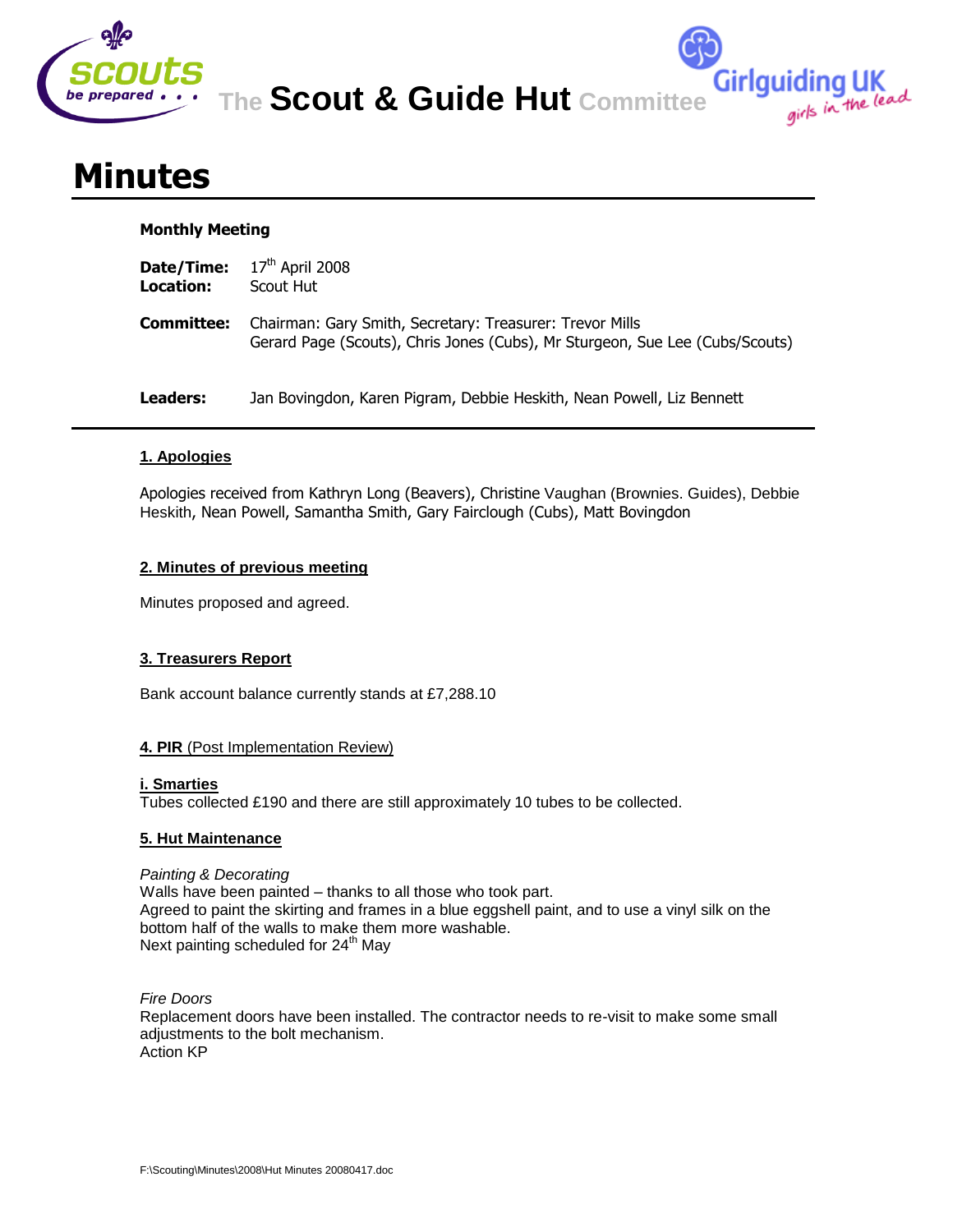

**The Scout & Guide Hut Committee**

Girlguiding UK<br>girls in the lead

#### *Flooring*

A part of the flooring may need to replaced and a mat well installed once the fire doors are in place. We can apply for an Essex Scouts grant for floor surface/markings. There is also a Community Initiate fund available for local projects too. Action TM

#### *Kitchen Units*

Replacement kitchen units may be funded by the Young Persons Initiative. The Guides have recently received £500 towards their equipment. Tom Bennett to apply on behalf of Scouting. Action LB

#### *Track to hut*

We have been awarded a grant of £5,200. Quotes for a permanent track are to be obtained from three local companies. Action GS

*Subsequent to meeting: Landmark Construction of Brightlingsea have been awarded the contract to tarmac from the road to the gate, and to level out the existing car park.*

*Memorial Camp Fire* No response has been received from Silvertons. Action JP

#### **6. Fundraising**

*Pampered Chef – 13th May at 7pm* Parents' to stay behind during outdoor event.

*Colne 25 – Sunday 3rd August or Alton Water -*

#### *Cricket Match Tea Tent* GS to contact Peter Bodily – Awaiting the start of the Cricket Season Also require permission from Parish Council

*Grand Raffle – Deferred until Christmas*

*Village Show Tea Tent – Date changed to 30th August 2008* Contacting WI and British Legion about making cake with provided ingredients. Action SS & MS

*Halloween Disco – Friday 31st October* To organised nearer the time.